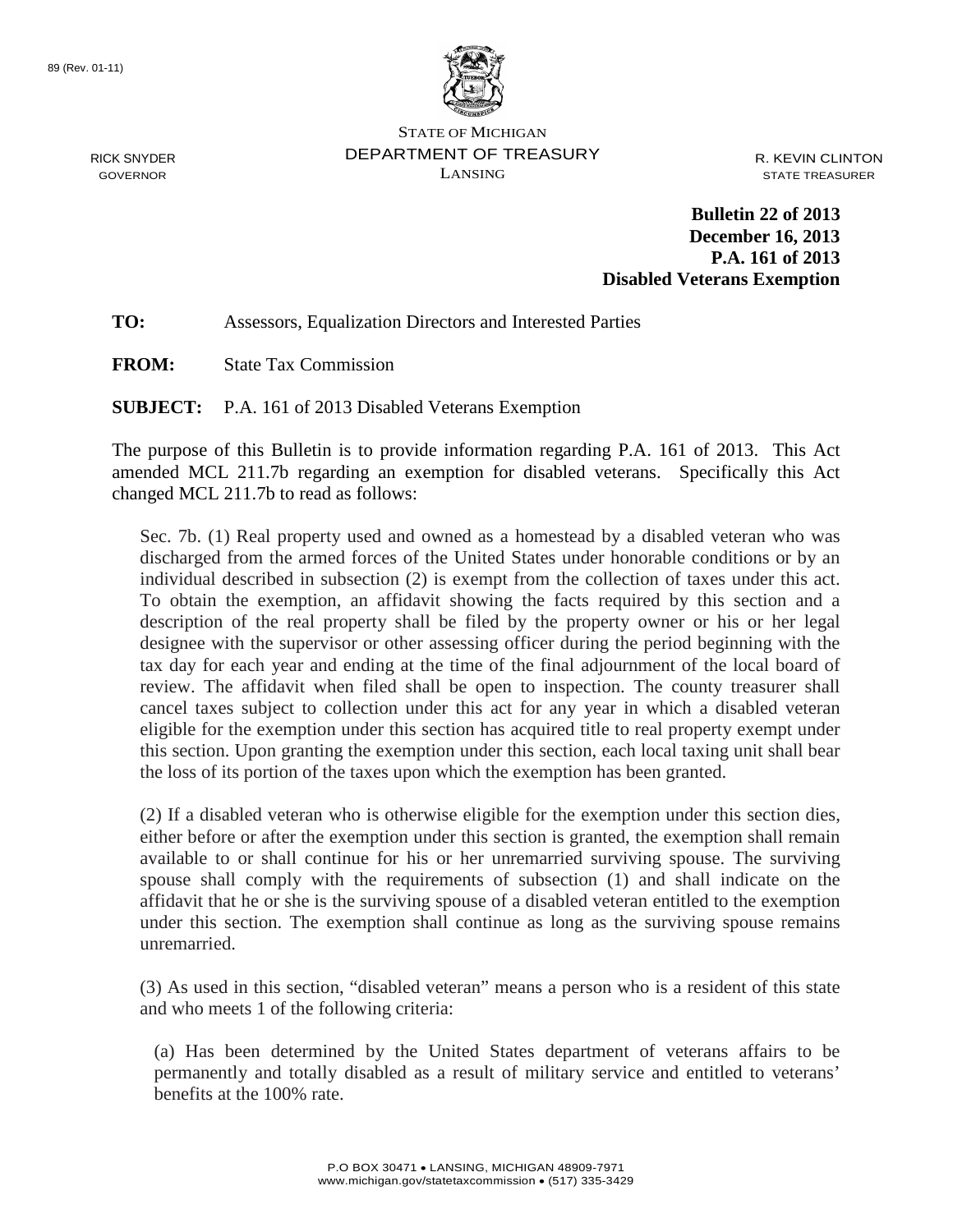(b) Has a certificate from the United States veterans' administration, or its successors, certifying that he or she is receiving or has received pecuniary assistance due to disability for specially adapted housing.

(c) Has been rated by the United States department of veterans affairs as individually unemployable.

# **Board of Review Authorities:**

The State Tax Commission has determined that the March, July and December Boards of Review have authority to review and grant the Disabled Veterans Exemption. The sentence "during the period beginning with the tax day for each year and ending at the time of the final adjournment of the local board of review" has been interpreted by the State Tax Commission to mean the March, July and December Boards of Review all have authority to grant this exemption.

The July and December Boards may not hear an appeal of a denial of the exemption from the March Board of Review. Appeal of a denial of the exemption is made to the Michigan Tax Tribunal by filing of a petition.

## **If the exemption is granted by the December Board of Review does it eliminate all the property taxes for that year?**

Yes. If the exemption is granted by the December Board of Review then refunds would be issued for the taxes paid in September and no taxes would be due on the property in February of the following year.

#### **I escrow my taxes, how do I get my refund?**

Taxpayers are advised to contact their mortgage company or bank to discuss this matter.

# **I purchased my home in September, what refund of taxes am I eligible to receive?**

Disabled veterans or their eligible unremarried surviving spouse who purchased their home mid-year are eligible for a partial refund of the taxes they have paid for that year or an exemption from taxes they will pay for that year. Taxpayers are encouraged to provide the local unit with a copy of the closing documents from the purchase of their home to assist the local unit in determining their property tax obligations.

#### **Are special assessments eliminated as well?**

Special assessments are not considered property taxes. The Act specifically indicates that the property is exempt from the collection of taxes under the General Property Tax Act. Therefore, if an exemption is granted under this Act a special assessment would not be eliminated and would still be required to be paid.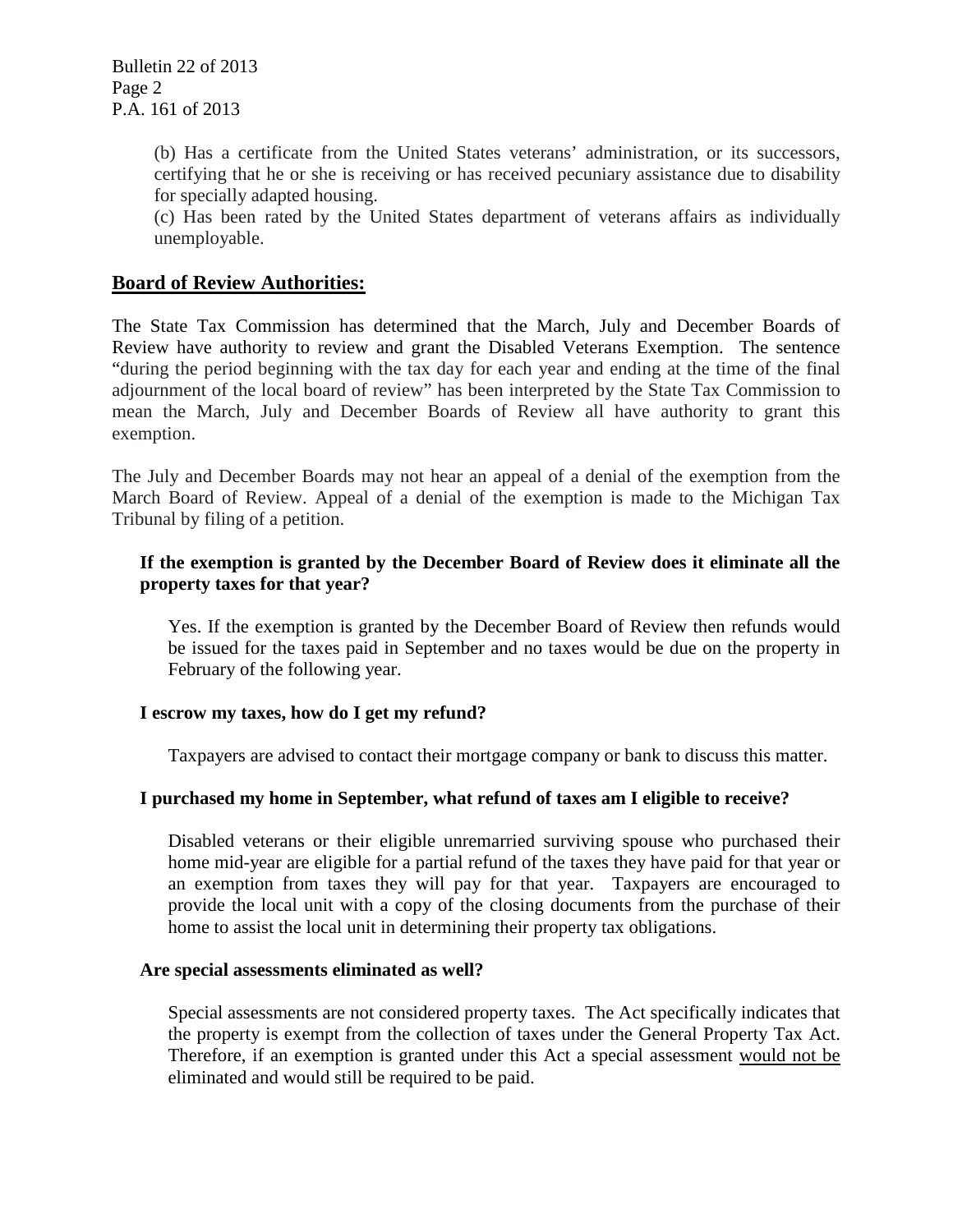# **If I missed filing my affidavit with the December 2013 Board of Review, can the 2014 March, July or December Boards of Review approve the exemption for 2013 and 2014?**

The State Tax Commission has determined that the July 2014 Board of Review **only** can approve an exemption for the 2013 year.

# **Applying for the Exemption**:

In order to apply for the exemption, the disabled veteran, their unremarried surviving spouse or their legal designee must **annually** file an affidavit with the local unit. While the Act did not require the development of an official State of Michigan affidavit form, the State Tax Commission in the interest of uniformity and equity, has adopted Form 5107, Affidavit for Disabled Veterans Exemption.

# **Property Eligible for the Exemption:**

Real property owned and used as a homestead by the disabled veteran or their unremarried surviving spouse is eligible for the exemption.

# **Are parcels contiguous to the parcel I live on eligible for the exemption?**

No. The Act is specific that the exemption is for real property owned and used as a homestead. Homestead and Principal Residence are not interchangeable terms. The criteria to qualify under the Principle Residence Exemption and to qualify for this exemption are not the same. Therefore, the contiguous vacant parcels qualification under PRE would not apply.

# **I rent my home but pay property taxes as part of my rent, am I eligible?**

No. The Act is specific that the property must be owned by the disabled veteran or their unremarried surviving spouse.

### **I am a disabled veteran who is a lifelong Michigan resident. In addition to my primary residence, I also own a summer home "up north". Are both of my homes eligible for the exemption?**

No. The Act is specific that the property must be owned and used as a homestead. A homestead is generally defined as any dwelling with its land and buildings where a family makes its home.

# **My mother's home is in a life estate and I will receive the home upon her death. I live in the home with her now and pay the property taxes. Am I eligible for the exemption?**

No. Your mother is the owner of the home; therefore you are not eligible for the exemption.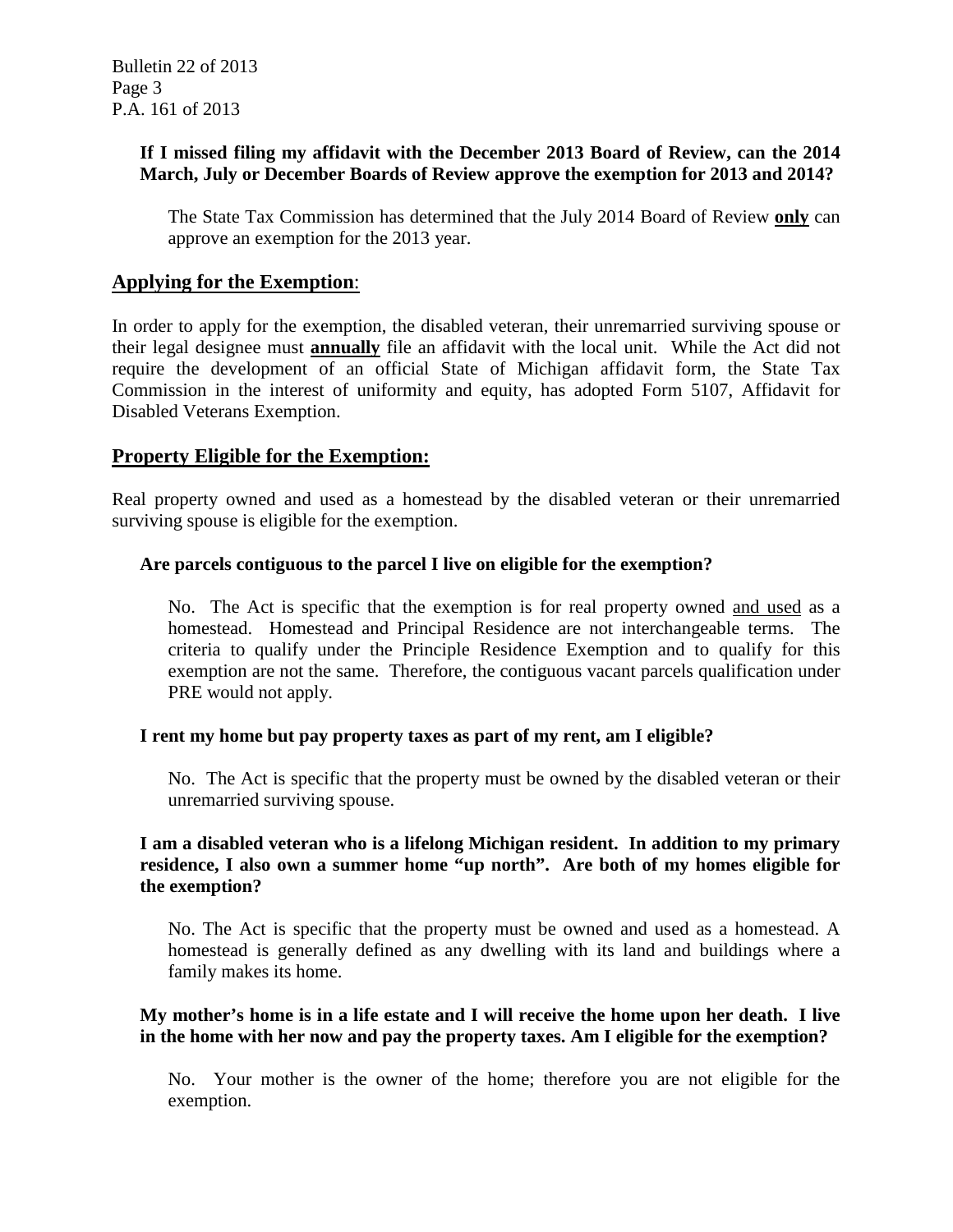### **My home is in a trust, am I eligible for the exemption?**

That depends on the form of the trust. Any trust that shares ownership of the home with a party or parties other than the disabled veteran and their spouse would not be eligible for the exemption. The Act does not provide for a partial exemption in the situation where you are a partial owner of a property.

#### **My home is in a joint tenancy, am I eligible for the exemption?**

No. A joint tenancy is a form of concurrent ownership wherein each co-tenant owns an undivided share of property and the surviving co-tenant has the right to the whole estate. The Act does not provide for a partial exemption in the situation where you are a partial owner of a property.

### **I am the unremarried surviving spouse of a disabled veteran. My spouse and I lived in Ohio until his death. I recently moved to Michigan, am I eligible for the exemption?**

No. The Act conveys eligibility to the unremarried surviving spouse based upon the eligibility of the disabled veteran. In order for the disabled veteran to have been eligible for the exemption, they would have had to be a resident of the State of Michigan before their death.

# **Eligibility Requirements:**

In order to be eligible for the exemption, the disabled veteran must have been honorably discharged from the armed forces of the United States. They must be a Michigan resident. Additionally, they must meet one of the following criteria:

(a) Has been determined by the United States department of veterans' affairs to be permanently and totally disabled as a result of military service and entitled to veterans' benefits at the 100% rate.

(b) Has a certificate from the United States veterans' administration, or its successors, certifying that he or she is receiving or has received pecuniary assistance due to disability for specially adapted housing.

(c) Has been rated by the United States department of veterans' affairs as individually unemployable.

The disabled veteran must have some form of documentation from the U.S. Department of Veterans Affairs to qualify for the exemption. A letter from the County Department of Veterans Affairs indicating they have reviewed their records and the veteran qualifies is insufficient.

The unremarried surviving spouse of the disabled veteran is eligible for the exemption based upon the eligibility of their spouse; therefore, the spouse must also be a Michigan resident. The exemption will continue only as long as the surviving spouse remains unremarried.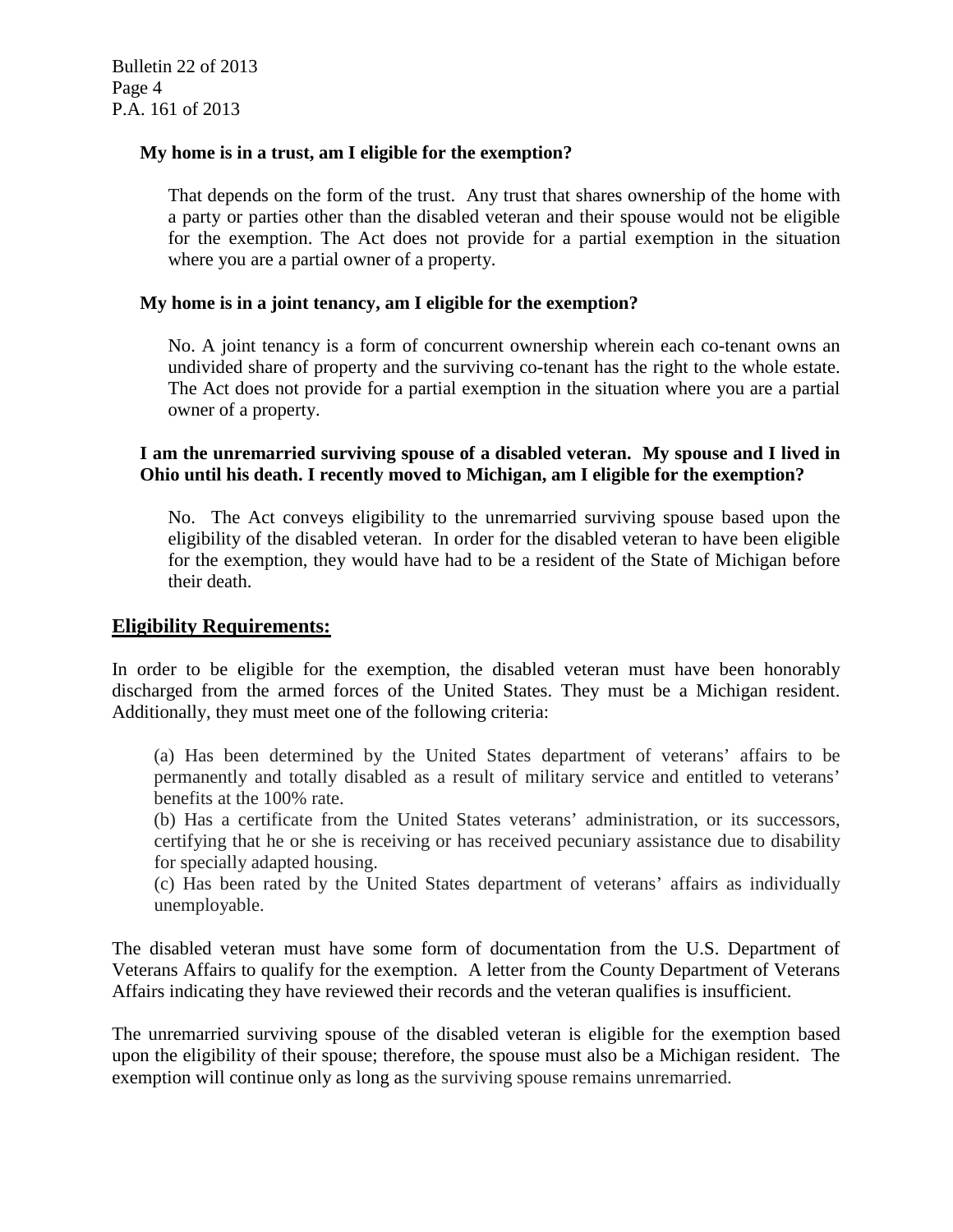Bulletin 22 of 2013 Page 5 P.A. 161 of 2013

### **How is a determination made that the disabled veteran is permanently and totally disabled as a result of military service and entitled to veterans' benefits at the 100% rate?**

The Veterans' Administration defines a service connected disability as a disability related to an injury or disease that developed during or was aggravated while on active duty or active duty for training.<sup>[1](#page-4-0)</sup> The Veterans Administration Schedule for Rating Disabilities is used to assess the medical conditions and illnesses incurred or aggravated during the veteran's military service and a percentage rating from 0% to 100% is assigned based on the severity of the disability.

Individuals filing the affidavit for the exemption under criteria a) must provide a copy of the letter from the Veterans' Administration indicating they have a 100% service connected disability and are entitled to receive benefits.

**Note:** The Act does not require the disabled veteran to have already received the benefit, it only requires that they have been determined to be permanently and totally disabled as a result of military service and entitled to veterans' benefits at the 100% rate.

#### **What is assistance for specially adapted housing?**

The Veterans' Administration provides veterans with certain permanent and total serviceconnected disabilities financial assistance to purchase or construct an adapted home or modify an existing home to accommodate a disability. There are two grant programs: specially adapted housing grant (SAH) and the special housing adaptation grant (SHA).<sup>[2](#page-4-1)</sup>

The State Tax Commission has determined that receipt of either grant would qualify an individual for the exemption under criteria b).

Individuals filing the affidavit for the exemption under criteria b) must provide a copy of the certificate from the Veterans' Administration indicating they are receiving or have received pecuniary assistance due to disability for specially adapted housing.

#### **What does individually unemployable mean?**

Individual unemployability is part of the Veterans' Administration disability compensation program. Under this program, veterans may receive compensation at the 100% rate even though their service connected disability is not rated at 100%.<sup>[3](#page-4-2)</sup>

The Veterans Administration determines eligibility and in order to be eligible a veteran must prove they are unable to maintain substantially gainful employment as a result of their service connected disability. In addition they must have one service connected

 $\overline{a}$ 

<span id="page-4-0"></span><sup>&</sup>lt;sup>1</sup> Summary of VA Benefits for Disabled Veterans

<span id="page-4-1"></span><sup>&</sup>lt;sup>2</sup> U.S. Department of Veterans Affairs Housing Grants for Disabled Veterans

<span id="page-4-2"></span><sup>3</sup> Veteran's Affairs Individual Unemployability Fact Sheet